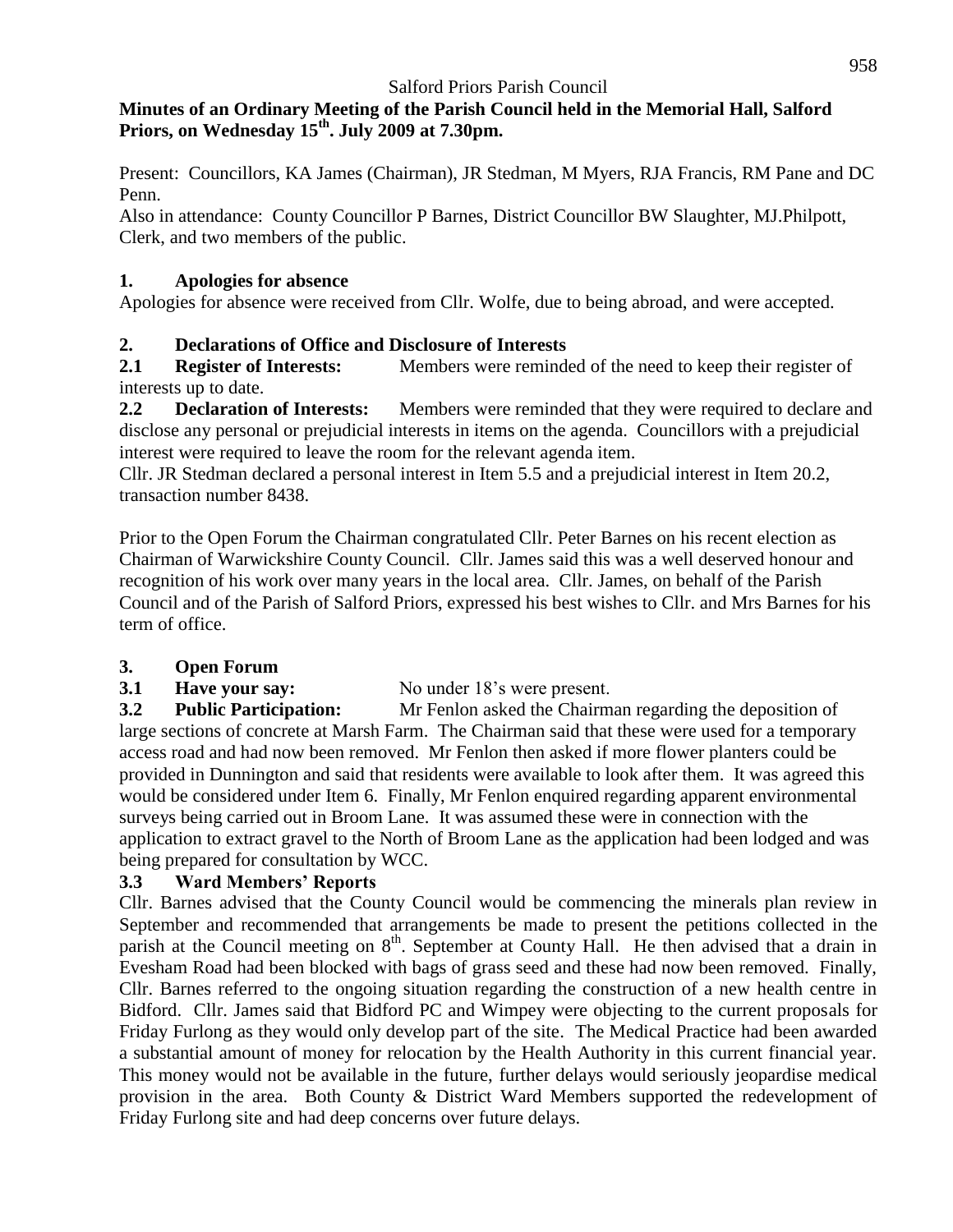There were also proposals for gipsy sites, at Friday Furlong and at Old Station Yard, Bidford, opposite Bungo's Barn. Finally, Cllr. James reported that TUFFS would be organising games afternoons on the Playing Field on  $22^{nd}$ . July,  $12^{th}$ . August, and  $2^{nd}$ . September. It was agreed that this should be promoted on the noticeboards.

# **4. Minutes**

The Minutes of the Ordinary Meeting of the Parish Council held on Wednesday 17<sup>th</sup>. June 2009 at 7.30pm at The Memorial Hall, Salford Priors, were approved and signed by the Chairman.

#### **5. Matters arising from the Minutes - Clerk's report for consideration by Council 5.1 Speed limits**

The Clerk reported that the work on the Evesham Road and Station Road had been completed. He had met with officers of WCC to discuss the Speed Aware campaign and had circulated a note of the meeting to councillors. He reported regarding speed surveys to be carried out that would determine future work. The Chairman said that there were still complaints from residents along Evesham Road about speeding and this was confirmed by Cllr. Myers. The Chairman said there would be an opportunity to meet officers from WCC and the police at the Community Forum at Bidford on  $11<sup>th</sup>$ . August to discuss this issue. The Clerk was asked to obtain copies of the speed surveys.

# **5.2 Parish Community Emergency Plans.**

The Clerk said that the new template for emergency plans had been delayed and the WCC team expected to circulate it towards the end of July.

## **5.3 Training for the Power of Well-Being.**

Council noted that the training for the Power of Well-Being had been confirmed as 21<sup>st</sup>. October at 7.30pm. A new date for the Parish Council meeting originally scheduled for that date was agreed as Wednesday  $14<sup>th</sup>$ . October, the Clerk to find a suitable venue.

## **5.4 Ragwort.**

The Clerk confirmed that a letter had been sent to all allotment holders regarding the need to keep their plots clear of Ragwort. According to the DEFRA guidance the plots fell into a low risk category but nevertheless it was still considered good practice to remove the plants given the ability of the wind to disperse the Ragwort seeds.

## **5.5 Memorial Hall.**

Council noted that the meeting with representatives of the Memorial Hall Management Committee would take place on 27<sup>th</sup>. August at 7.00pm. A request had been received from the Memorial Hall Management Committee to re-instate the bollards in the Office parking bays and this had been done. A new letterbox had also been fitted at the Parish Office as the old one had disintegrated.

# **5.6 Monarchy Live at Ragley.**

The Clerk reported that he had received a message from Ragley stating that the Monarchy Live event had been postponed. An immediate e-newsletter was distributed to residents.

# **5.7 Unmetered Inventory for street lights.**

The Clerk reported that the Unmetered Inventory for street lights has been completed and returned to Central Networks. Following the work by members of the Council the schedule supplied by Central Networks had required considerable amendment. Several of the locations were incorrect and three additional lights were noted. The new lights in the Priors Grange/Ridsdale Close estate had been listed by the Clerk on the return but Central Networks had been informed that as the roads had still not been adopted, as advised by WCC, the lights were not the responsibility of the Parish Council.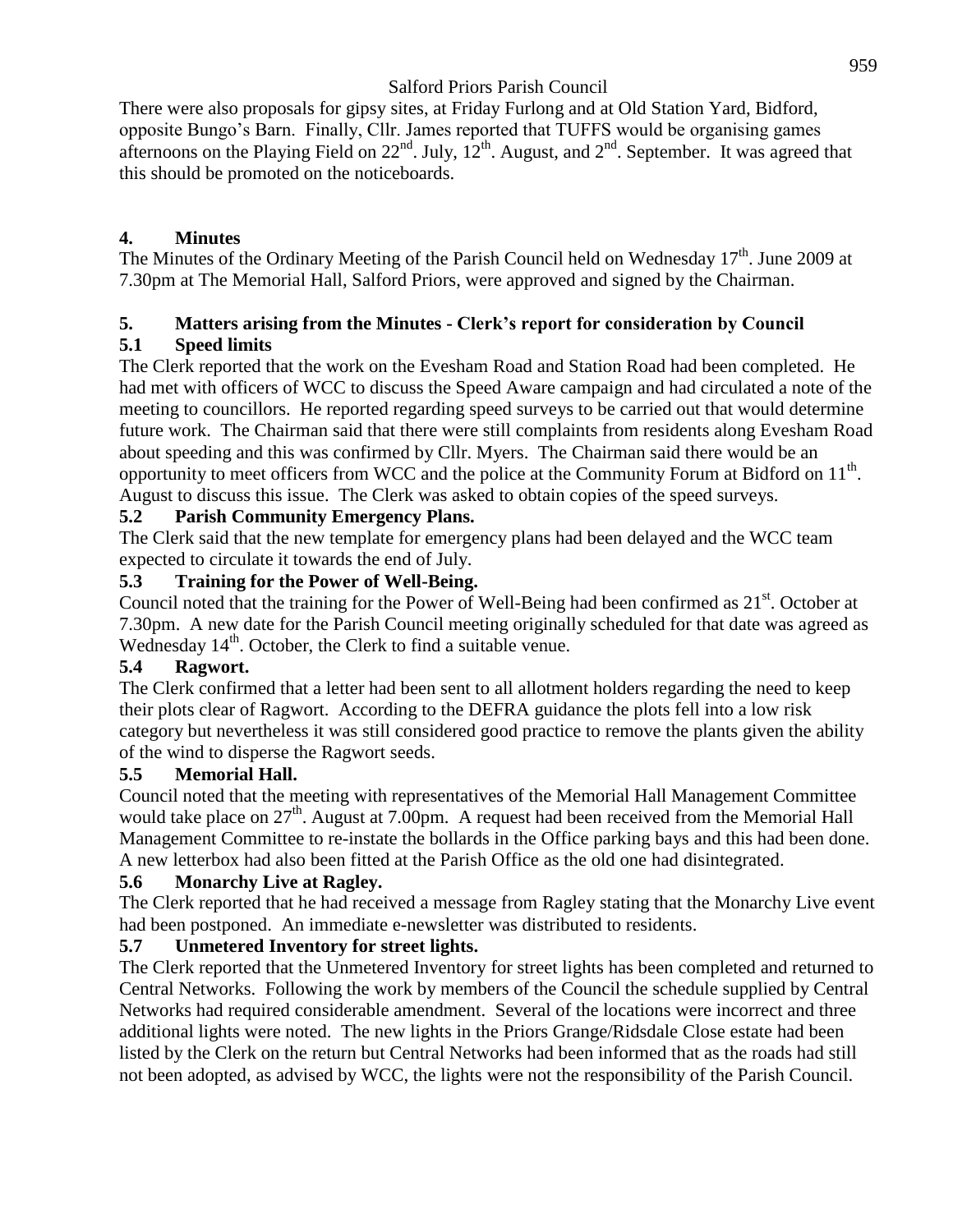## **6. Main Items**

## **6.1 Consideration of the Clerk's financial report for Quarter 1 to 30.06.09 and review of expenditure proposals for the rest of the year.**

The Clerk had circulated a detailed forecast of expenditure for the year and explained that the budget needed to be reviewed because income items such as the grant for the solar lights and expenditure items such as the consultants' reports for Berry Coppice and the drainage works at Tothall Lane had not been included in the original budget. This had resulted in a positive variance. The Clerk suggested that the amount of additional expenditure that could be incurred depended on the Council's view of the end of year balance that they wished to aim for. Cllr. Stedman suggested that, in view of the general expenditure of the Council a balance of £20,000 at the end of the year would be acceptable. This was agreed resulting in potential additional expenditure of £10,000. The Clerk then circulated a list of the various expenditure proposals developed over the past year and the Chairman led the Council through this list.

Cllr. Stedman declared a prejudicial interest in items relating to new planters and a new water tank on the allotments and left the room during discussion of these items.

Council considered each item in turn and resolved as follows:

Storage area at TOPs – Council decided not to proceed with a partition but to provide an additional storage shed. (£600)

Replacement windows for TOPs – Council agreed to proceed but instructed the Clerk to obtain at least three quotations for this work. (£3574)

New dog bins – Council agreed to provide 2 additional dog waste bins located at the allotments (replacement) and at the end of AL17 on Station Road. (£520) Clerk to action.

Litter bin by bus stop in School Road – Not agreed.

Salt bin by School – Council agreed to provide a salt bin to be located opposite the School. (£220) ) Clerk to action.

New planters – Council agreed to provide 5 new planters. Three as replacements for existing rotted planters and two new ones to be located in Dunnington. A suggestion to replace the planter at the top of Tothall Lane was not agreed. (£475)

Finger post in School Road – Not agreed, Clerk to bring back in December for consideration in next year's budget. (£576)

Additional water tank at allotments – Council agreed to provide an additional tank adjacent to plot number 8. (£445) Clerk to action.

Street lighting report – Council agreed to carry out a review of the lighting. (£500)

Play equipment at Perkins Close – Council agreed there had been no demand for this item.

Painting railings at Abbots Salford – Council agreed to proceed with this item. (£400)

Members' expenses – Council agreed to consider the possible expenses of members attending the NALC conference under item 14.1.

Chairman's allowance – Council agreed to maintain the allowance at £250.

General grants and donations – Council agreed to maintain a budget of £1000.

Cllr. Stedman checked the bank reconciliation report produced by the Clerk against the bank statements and cashbook, confirmed that it was correct, and proposed Council accept the report. This was agreed.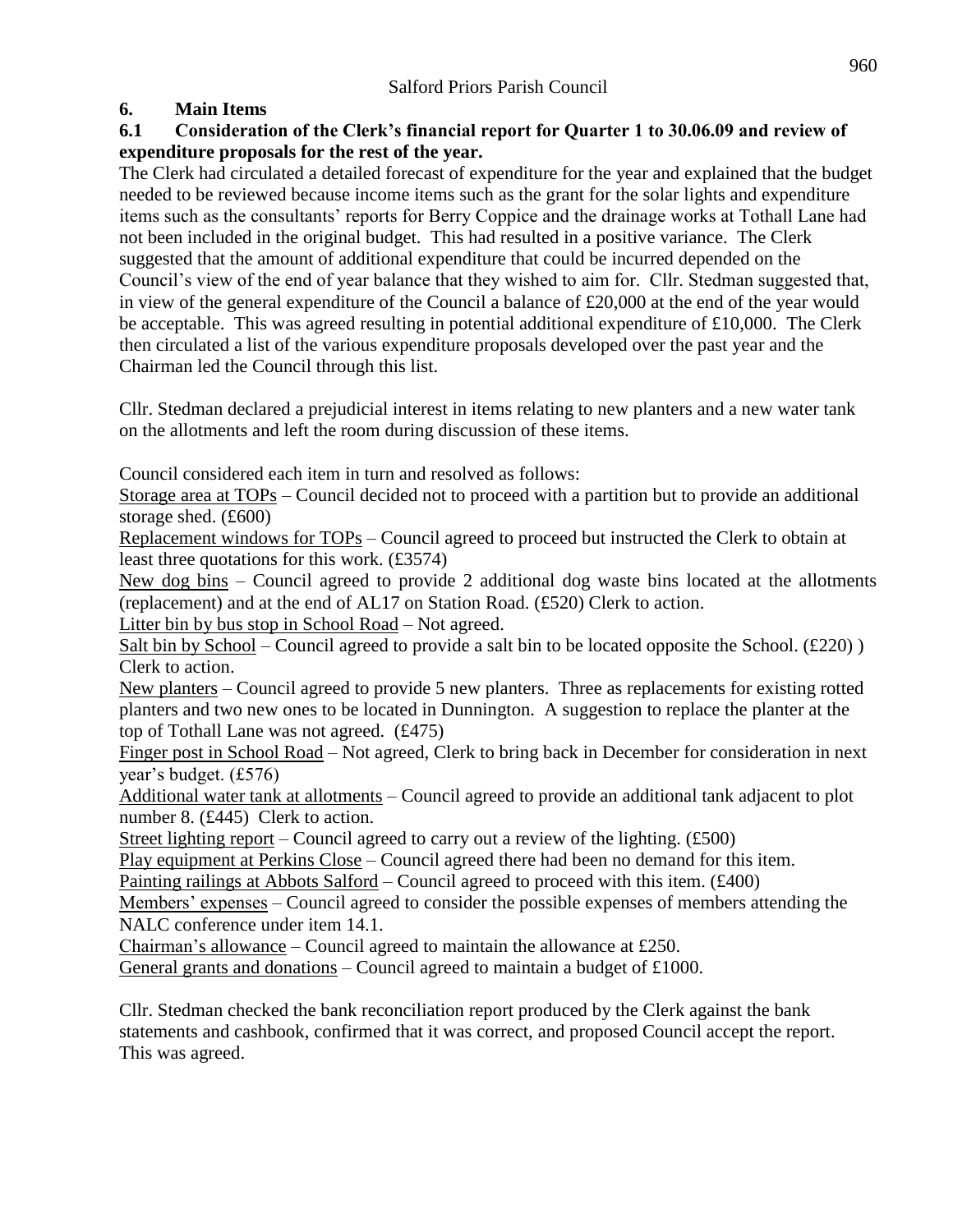# **7. Amenity, Environment, Highways, and TOPS**

## **7.1 Play equipment inspections.**

The Clerk reported that Cllr. Francis had submitted inspection reports dated 22.6.09; 29.06.09; 6.7.09; and 13.7.09 and reported damage to the fence around the play area. It was agreed this should be repaired. The Chairman expressed concern over the litter in the field, especially with regard to the number of tin cans that had been shredded by grass mowing, he was concerned that these sharp pieces of tin posed a danger to users of the field. Council to monitor.

# **8. Communications**

# **8.1 Newsletter**

Nothing to report.

# **8.2 Website**

The Clerk had circulated a report regarding the appointment of a person to upload information to the website. Council approved the report and agreed that Mr Dare be offered a six month trial at rates as set out in the report.

## **8.3 E-mail newsletter**

Council noted that E-newsletters had been sent out by the Clerk 1.07.09 regarding the postponement of the Monarchy Live event and the forthcoming Community Forum. Cllr. Stedman said that more residents should be encouraged to receive the newsletter.

# **9. Rights of Way**

# **9.1 Report from P3 Co-ordinator.**

The Clerk reported that the bridge on the footpath from the end of Ridsdale Close had been repaired by Don Penn and WCC. Materials were supplied by WCC. It was also noted that strimming had commenced on footpath AL14 between Cock Bevington and Wood Bevington.

# **10. Planning general**

# **10.1 West Midlands Regional Spatial Strategy**

The Chairman reported that there was to be presentation to the District Council regarding the strategy and Council agreed that he should draft a suitable response on their behalf.

# **11. New Planning Applications for Council's consideration**

**11.1 09/00968/FUL** Glazed porch entrance to front at Dunnington C of E Primary School, Dunnington, Alcester, B49 5NT, for Dunnington C of E Primary School.

The Chairman informed the Council that the planning authority had drawn up the delegated report and issued a decision letter before receiving comments from Ward Members or the Parish Council despite the stated consultation period still being open. This was a serious error and the District Council were proposing to revoke the letter and the application would be considered by the Planning Committee. Council then reviewed the application and resolved to object because no consideration had been taken of the relevant supplementary planning documents, the Salford Priors Parish Village Design Statement and the Salford Seven Parish Plan 2005. Council considered that the proposed porch with its glazed roof and walls would have an unacceptable impact on the character of the original school building, which was a former church, by reason of its design and the proposed framing material of white UPVC. Council also considered that the proposed porch would obstruct views of the original church window.

**11.2 09/01190/FUL** Erection of 3 no. Sheds, 2 no. Canopies and 1 no. Gazebo together with associated hardstandings (Retrospective) at Dunnington C of E Primary School, Dunnington, Alcester, B49 5NT, for Dunnington C of E Primary School.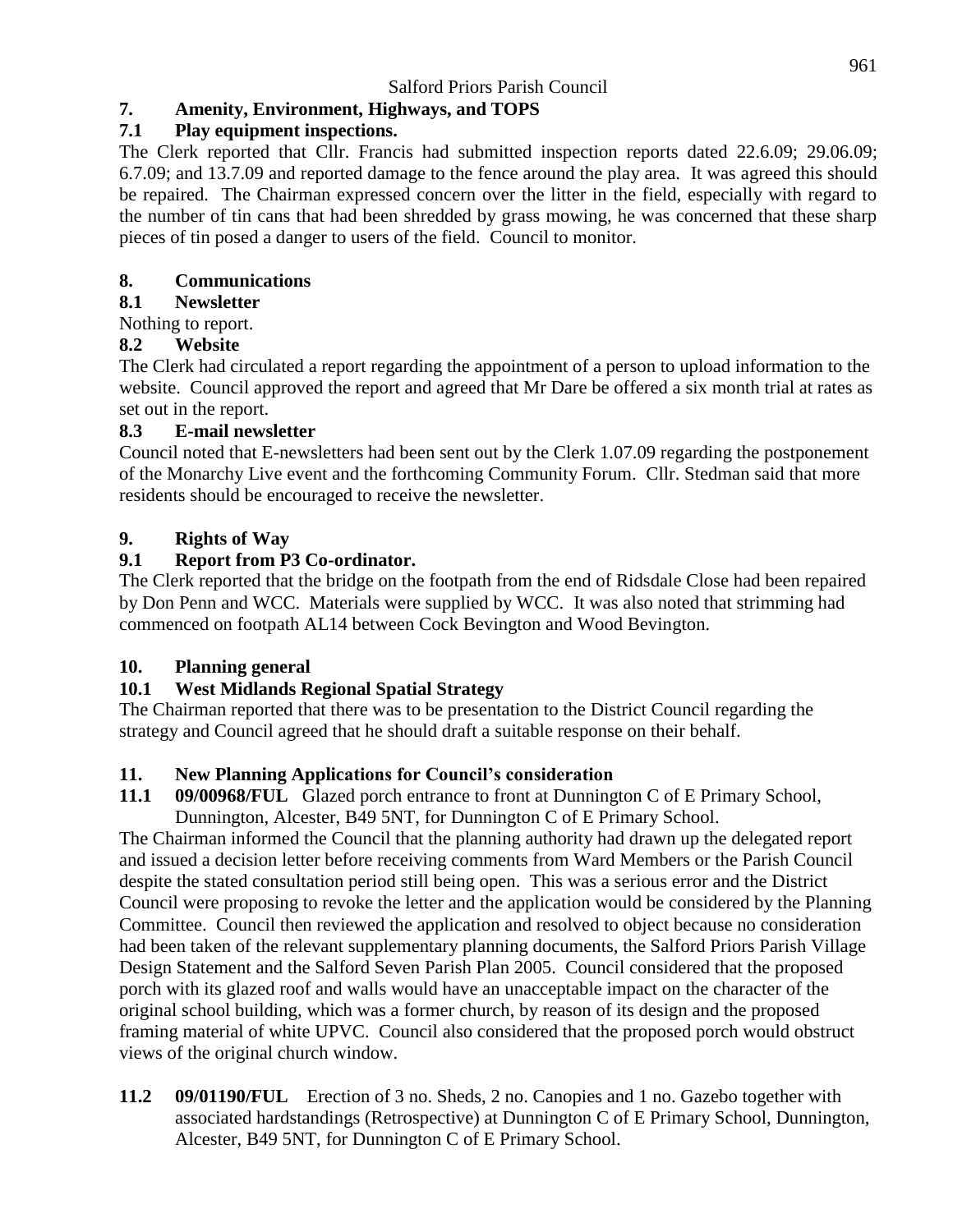Council reviewed the retrospective application and commented that any permission granted should be limited to a period of three years to protect the visual impact of the area. Council further expressed the view that this piecemeal development was destroying the character of the area and the current use of the playing field with the continuing use of temporary structures severely damaged the visual aspect of the school field.

# **12. Planning Decisions**

**12.1 09/00886/LDP** Single and two storey extensions at the rear of the property as permitted development at 10 School Road, Salford Priors, WR11 8XD, for Mrs Sara Belgrave. Council noted the formal decision letter.

## **13. Staffing**

## **13.1 Clerk's holiday dates**

The Clerk informed Council of the dates the Parish Office would be closed due to holidays and the implications for producing papers for the next meeting. These were noted.

## **14. Matters raised by Councillors**

## **14.1 Cllr. J Stedman, NALC Conference**

Cllr. Stedman recommended that Parish Councillors should consider attending the NALC Annual conference in view of the range of new topics coming forward. The Clerk said that the approximate cost of attendance per councillor would be approximately £500. The Chairman proposed that members considering attending should advise the Clerk by the end of the week and the Chairman would advise on the arrangements to be made.

## **15. Consideration of Correspondence Received**

## **15.1 Salford Priors Primary School.**

Council agreed that the Clerk should respond to the School Council and advise that the Chairman and Vice-Chairman would like to meet them in the new term.

### **15.2 Salford Priors Village Fete Committee.**

Council noted the letter of thanks from the Fete Committee.

## **15.3 SDC Re. Iron Cross.**

The Clerk said that SDC had written to the Post Office asking them to revise their data base to spell "Iron Cross" and not "Irons Cross". Members of the Council agreed that the spelling should be "Iron".

### **16. To Table**

Council noted the following tabled items:

- **16.1** Clerks & Councils Direct, July 2009, Issue 64.
- **16.2** 1 in 2 Sport, SDC Leisure Services Team Newsletter.
- **16.3** LCR, Summer 2009.
- 16.4 SLCC 35<sup>th</sup>. National Conference 2009
- **16.5** WALC Newsletter ADH/83 June 2009.

### **17. Finance**

## **17.1 To consider and approve the payments and transfers listed in Appendix A.**

Council noted the income transactions in Appendix A Item 20.1

Council considered the expenditure transactions listed in Appendix A Item 20.2. Authorisation for payment was proposed by Cllr. Myers, seconded by Cllr. Francis, and carried. Cheques were signed by Cllrs. Penn and James.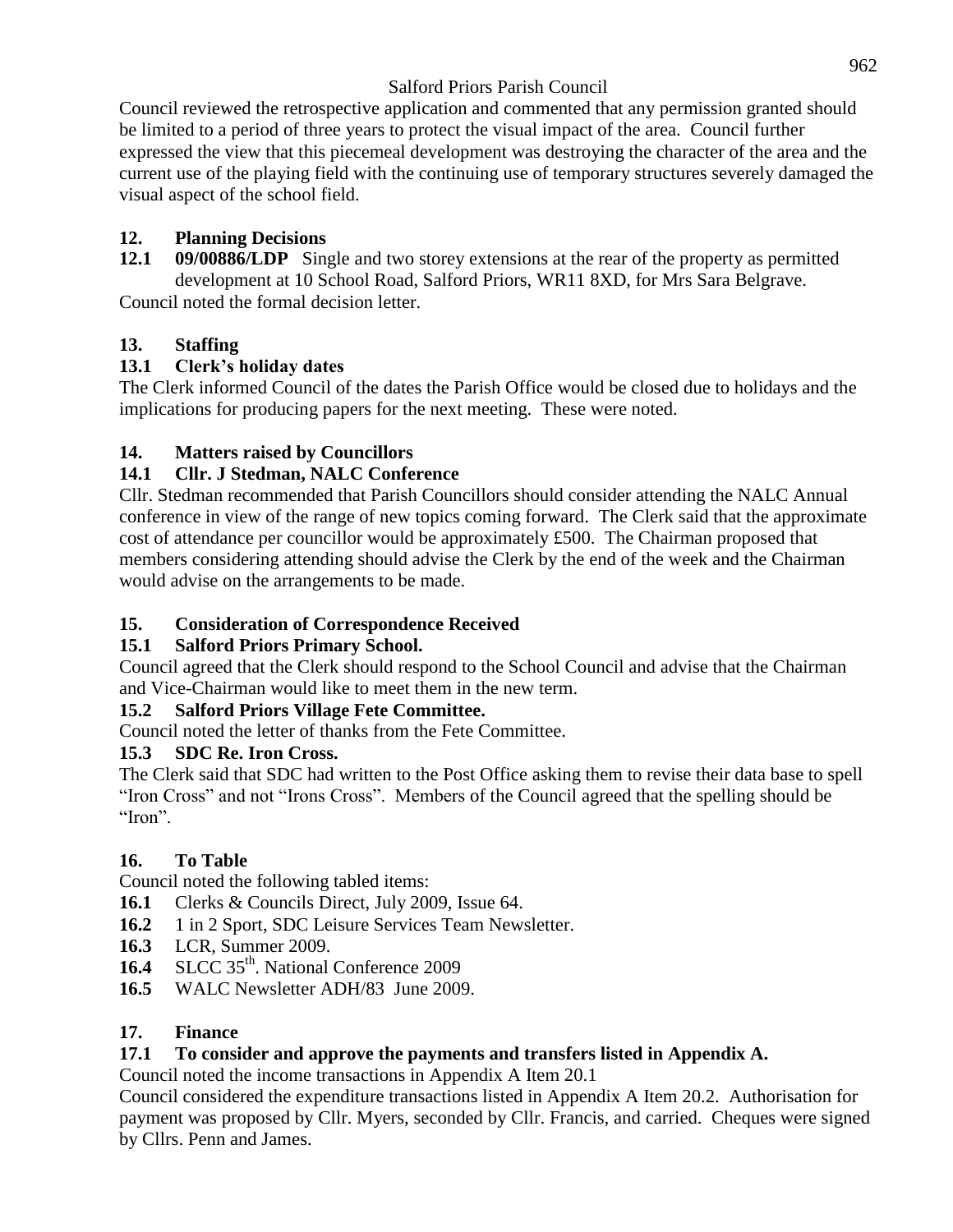Council considered the Clerk's proposal to transfer £4000.00 from No.1 account to the Community account. Authorisation for transfer of funds was proposed by Cllr. Myers, seconded by Cllr. Francis, and carried.

#### **18. Date of Next Meeting**

Ordinary Meeting of the Parish Council on Wednesday 19<sup>th</sup>. August at 7.30pm at The Memorial Hall, Salford Priors.

#### **19. Closure of meeting**

The meeting closed at 9.16pm.

Signed........................................................ Date......................................

### **APPENDIX A**

#### **20. Finance**

#### **20.1 Income transactions for approval**

| Tn. No.      | Cheaue | Gross   | Vat   | <b>Net</b> | <b>Details</b>                        |
|--------------|--------|---------|-------|------------|---------------------------------------|
| 6419         |        | 150.00  | 0.00  |            | 150.00   TOPs Management Charge       |
| 6420         |        | 271.28  | 0.00  |            | 271.28 TOPs refund of rates from SDC. |
| <b>Total</b> |        | £421.28 | £0.00 | £421.28    |                                       |

### **20.2 Expenditure transactions for approval**

| Tn. No. | <b>Cheque</b> | <b>Gross</b> | Vat    | <b>Net</b> | <b>Details</b>                                                           |
|---------|---------------|--------------|--------|------------|--------------------------------------------------------------------------|
| 8434    | dd            | 18.58        | 2.42   | 16.16      | Plusnet, office Broadband                                                |
| 8435    | 102152        | 40.00        | 0.00   | 40.00      | M J Hyde, TOPs mowing                                                    |
| 8436    | 102153        | 116.14       | 5.53   | 110.61     | Npower, TOPs electricity                                                 |
| 8437    | 102154        | 50.00        | 0.00   | 50.00      | Mrs S Orchard, return of allotment<br>deposit                            |
| 8438    | 102155        | 109.25       | 14.25  | 95.00      | Limebridge Rural Services, landscaping<br>Within flower display contract |
| 8439    | 102156        | 2040.15      | 266.11 | 1774.04    | GBD (Evesham) Ltd. Mowing contract                                       |
| 8440    | 102157        | 644.04       | 0.00   | 644.04     | M J Philpott, Clerk's salary July                                        |
| 8441    | 102158        | 33.97        | 4.43   | 29.54      | M J Philpott, Clerk's expenses,<br>Padlocks, post box                    |
| 8442    | 102159        | 21.60        | 0.00   | 21.60      | M J Philpott, Clerk's expenses<br>Postage                                |
| 8443    | 102160        | 88.00        | 11.48  | 76.52      | Digital Copier Systems, office<br>photocopier                            |